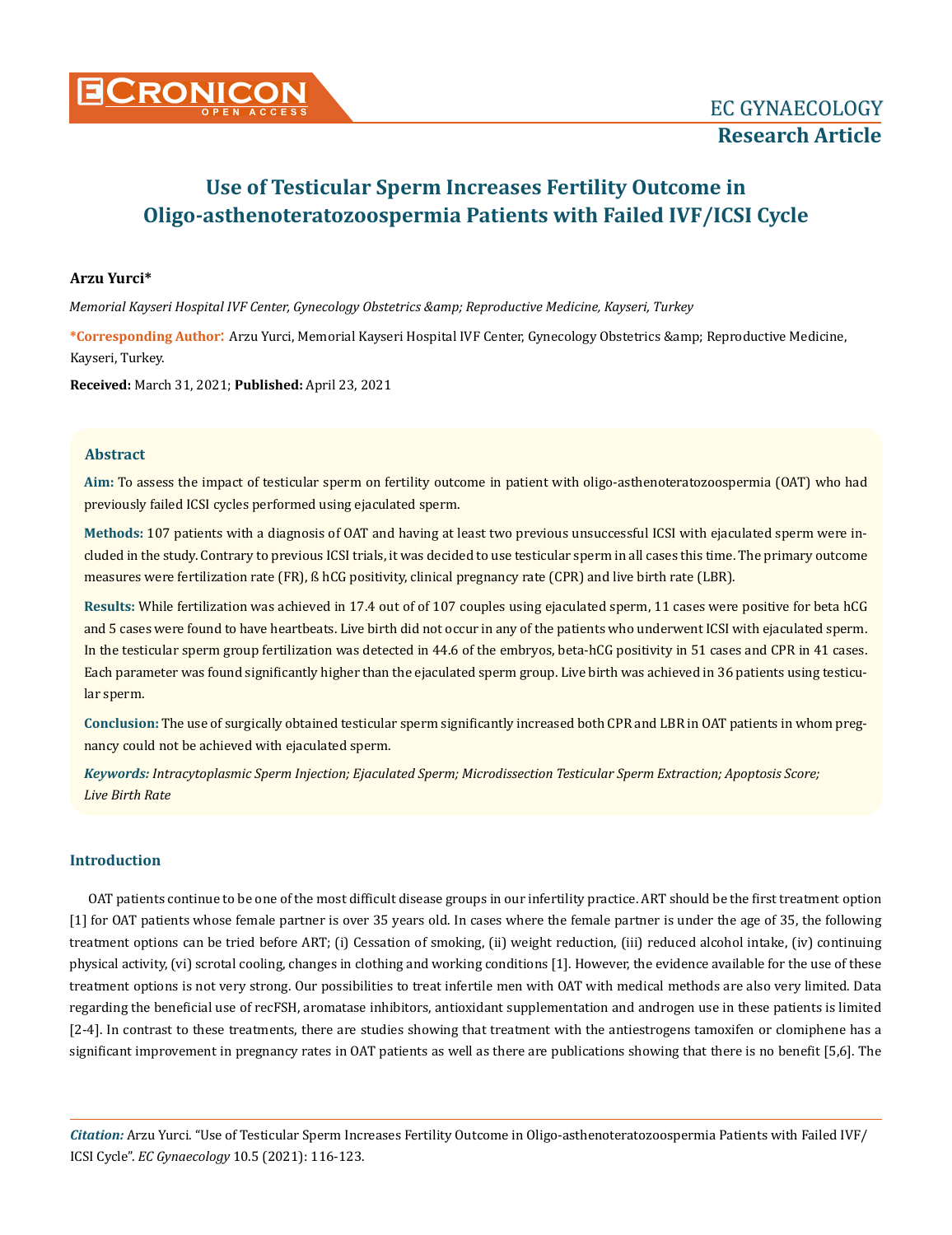evidence that life style change increases fertility in OAT cases is not sufficient [7]. Currently, our most powerful weapon for OAT couples to achieve pregnancy is ART. However, in OAT patients we refer to ART, use of ejaculated sperm for ICSI do not always allow us to achieve pregnancy [8].

Because of the missing evidence from randomized studies, routine ICSI application with testicular sperm is not recommended in OAT patients. On the other hand it is an acceptable view to perform ICSI with surgically obtained testicular sperm in OAT couples where pregnancy cannot be achieved in two or more ICSI cycles with ejaculate sperm [1]. However, it is a decision that should be taken jointly by talking to these couples. The scientific rationale for using testicular sperm for ICSI in OAT patients is not clear. However, in ICSI cases with ejaculated sperm, an increase in sperm DNA fragmentation was found in oligospermic men who could not achieve pregnancy [9]. Similarly, the percentage of DNA fragmentation was found to be less in testicular sperm compared to ejaculated sperm [10,11]. All these data are evidence for using testicular sperm if pregnancy could not be achieved in one or more ICSI performed with ejaculated sperm. Unfortunately, very few studies have investigated the effect of ejaculated versus testicular sperm on fertility outcome within the same cohort of OAT patient group. When the literature is reviewed, there are no comprehensive studies showing the effects of ejaculated versus testicular sperm on clinical pregnancy and live birth rates in men with OAT [12]. The present study was, therefore, planned to investigate the effect of testicular sperm on fertilization rates (FR), clinical pregnancy rates (CPR), and live birth rates (LBR) in OAT patients who had previously failed at least two ICSI attempts with ejaculated sperm, and who had accepted to undergo microsurgical testicular sperm extraction (mTESE).

## **Materials and Methods**

107 patients with a diagnosis of OAT and having at least two previous unsuccessful ICSI with ejaculated sperm were included in the study. Contrary to previous ICSI trials, it was decided to use testicular sperm in all couples this attempt. OAT patients participating in the study were selected from among the couples who applied to the Memorial IVF-center between 2018 - 2020. Verbal and written consents were obtained from all couples participating in the study. Information about the mTESE method to be used to obtain testicular sperm was explained to all couples. Patients were provided with sufficient knowledge about the possible advantages and complications of the mTESE method. Couples with female factor infertility in addition to OAT were excluded from the study. What we mean by unsuccessful cycle is failure to obtain live birth in ICSI trials using ejaculate sperm. Demographics and reproductive history of the men with OAT and their female partners were recorded.

OAT patients with a history of previous mTESE, undescended testis, azoospermia, cryptozoospermia, varicoceles requiring treatament, testicular trauma affecting sperm parameters, unilateral orchiectomy, chemo-radio therapy, were not included the study. The diagnosis of OAT for each patient was made according to the definition in the "WHO laboratory manual for the examination and processing of human semen" (fifth edition, 2010). The combination of the following three criteria was accepted as OAT: (i) the total number of spermatozoa in the ejaculate must be below the lower reference limit, (ii) the percentage of progressive and motile spermatozoa must be below the lower reference limit, and (iii) the percentage of sperm with normal morphology must also be below the lower reference limit.

Semen samples were analysed at least twice. Patients who were found to have problems during the sperm collection and transport process, abstinence duration longer or shorter than recommended, as well as high fever, and use of any medication that affects sperm production or motility in the last 3 months were excluded from the study (1). Sperm DNA fragmentation of 47 patient with OAT was evaluated with the in situ Cell Death Detection Kit with fluorescein isothiocyanate (FITC). DNA fragmentation was examined in both ejaculted and testicular sperm samples of the same patient. In the remaining 60 cases, FITC test could not be performed due to severe low sperm counts and technical reasons. Apoptosis results were reported as normal (apoptosis rate 0 - 13%), high risk (apoptosis rate 13 - 35%), and poor prognosis (apoptosis 35 - 100%).

*Citation:* Arzu Yurci. "Use of Testicular Sperm Increases Fertility Outcome in Oligo-asthenoteratozoospermia Patients with Failed IVF/ ICSI Cycle". *EC Gynaecology* 10.5 (2021): 116-123.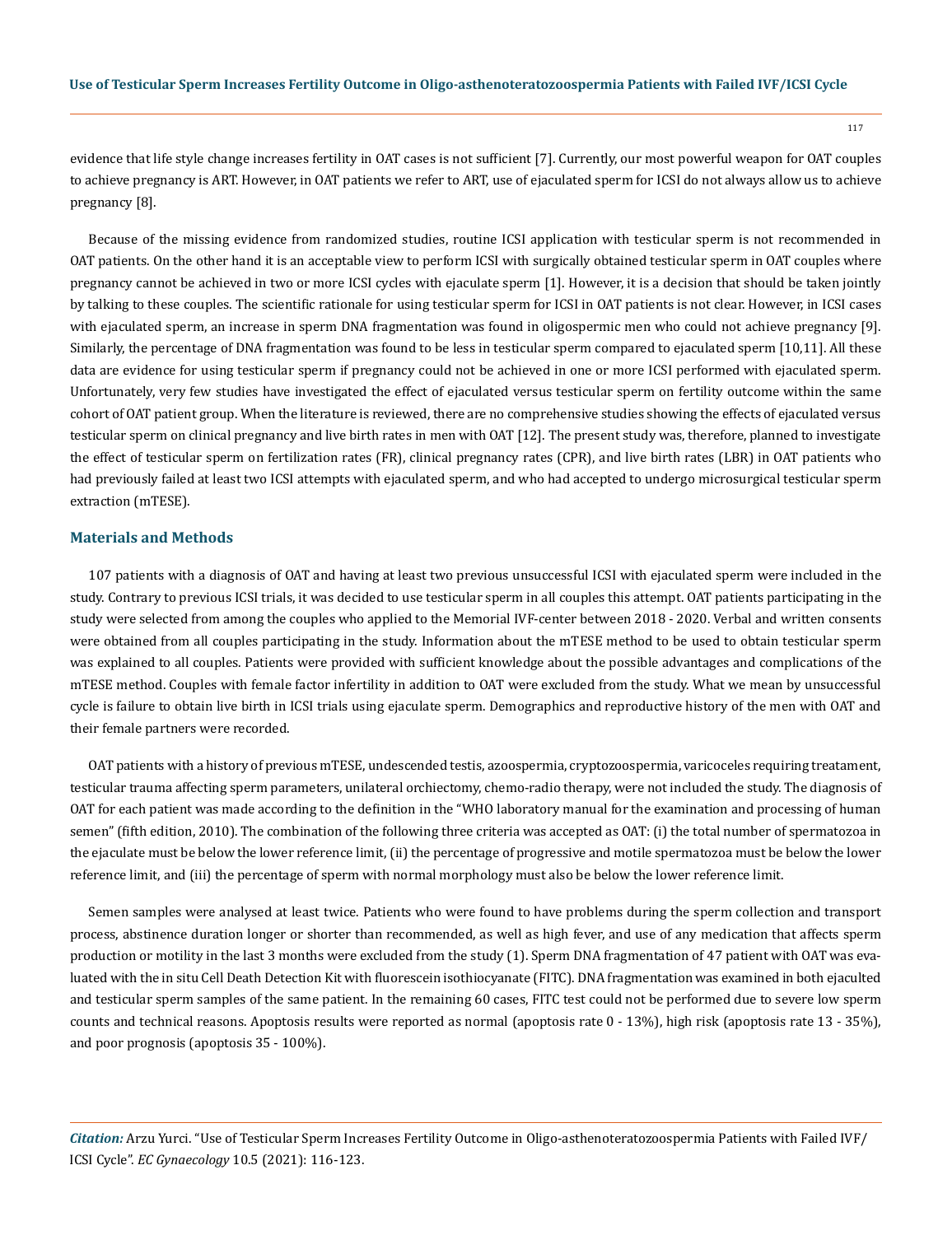#### **Use of Testicular Sperm Increases Fertility Outcome in Oligo-asthenoteratozoospermia Patients with Failed IVF/ICSI Cycle**

118

All men with OAT underwent a local and systemic physical examination to evaluate signs of undescended testes, orchiectomy, and hypogonadism. In order to assess the volume and consistency of testes and epididymis scrotal physical examination was performed. Testicular volume was also assessed by ultrasonography. Doppler ultrasonography was also used for confirmation of physical findings. OAT patients were also evaluated for the total or partial absence of deferent ducts [1]. In patients with palpable varicocele with OAT, treatment decision was made by talking to couples. Surgical treatment was recommended for varicocoele in males with abnormal semen parameters. Endocrine evaluation in all men with OAT was performed. In addition to karyotype analysis microdeletions in the long arm of chromosome Y (Yq), called azoospermia factor (AZF) were also assessed.

Standard antagonist protocol was applied for controlled ovarian stimulation. Treatment was started on the  $2<sup>nd</sup>$  or  $3<sup>rd</sup>$  day of the cycle with recombinant FSH, which was dosed individually. Gonadotrophin-releasing hormone antagonist was started on the  $5<sup>th</sup>$  or  $6<sup>th</sup>$  day of stimulation. Recombinant hCG (Ovitrelle, Merck-Serono, 250 mg, Modugno, BA, Italy) treatment was initiated when at least three follicles with a diameter of 16-17 mm were detected in ultrasonographic evaluation. 36 hours after hCG application oocyte pick-up was performed with 17-gauge needle (Cook Medical, Bloomington, IN, USA) guided by trans-vaginal ultrasonography. Conventional mTESE procedure was applied to all OAT patients. Detailed information about mTESE application can be found elsewhere. Fresh testicular sperm obtained after mTESE were used for ICSI.

The primary outcome measures were fertilization rate (FR), ß human chorionic gonadotrophin (hCG) positivity, clinical pregnancy rate (CPR) and live birth rate (LBR) both in ejaculated and testicular sperm groups. Both groups were compared with each other in terms of FR, CPR and LBR. Since the patients had more than one ICSI attempt with ejaculate sperm before, the results of the last ICSI attempt with ejaculated sperm and live birth could not be achieved and the results of the first ICSI trial with testicular sperm were compared. Fertilization rate was accepted as percentage transformation of micro injected oocytes into two pronuclei. Serum ß hCG values were measured 14 days after embryo transfer. After the following 2 weeks clinical pregnancy was confirmed by presence of gestational sac and fetal cardiac activity on ultrasonographic examination.

#### **Statistical analysis**

Statistical analyses were performed on SPSS v21 (SPSS Inc., Chicago, IL, USA). The Kolmogorov-Smirnov test was used to determine whether variables were normally distributed. Data are given as mean ± standard deviation or median (minimum - maximum) for continuous variables according to normality of distribution, and as frequency (percentage) for categorical variables. Comparisons between techniques were performed with the Wilcoxon Signed Ranks test for quantitative data and with the McNemar test for qualitative data. Two-tailed p-values of less than 0.05 were considered statistically significant.

#### **Results**

Demographics characteristics scuh as maternal and paternal age, maternal gravity and parity, number of ICSI attempts were shown in table 1. Fertilization rate, beta hCG positivity, CPR and LBR were shown in table 2. The mean age of men was 37.48  $\pm$  10.02 and the mean age of women was  $32.47 \pm 6.37$ .

| Female age               | $32.47 \pm 6.37$ |  |
|--------------------------|------------------|--|
| Male age                 | $37.48 \pm 8.82$ |  |
| Abnormal male chromosome | $4(3.9\%)$       |  |
| Y micro-deletion         | $1(1.0\%)$       |  |
| Gravidity                | $0(0-5)$         |  |
| 0                        | 76 (74.5%)       |  |
| 1                        | 19 (18.6%)       |  |
| $\geq 2$                 | $7(6.9\%)$       |  |
| Parity                   | $0(0-2)$         |  |
| 0                        | 91 (89.2%)       |  |
| 1                        | 10 (9.8%)        |  |
| $\overline{c}$           | $1(1\%)$         |  |
| Abortion                 | $0(0-4)$         |  |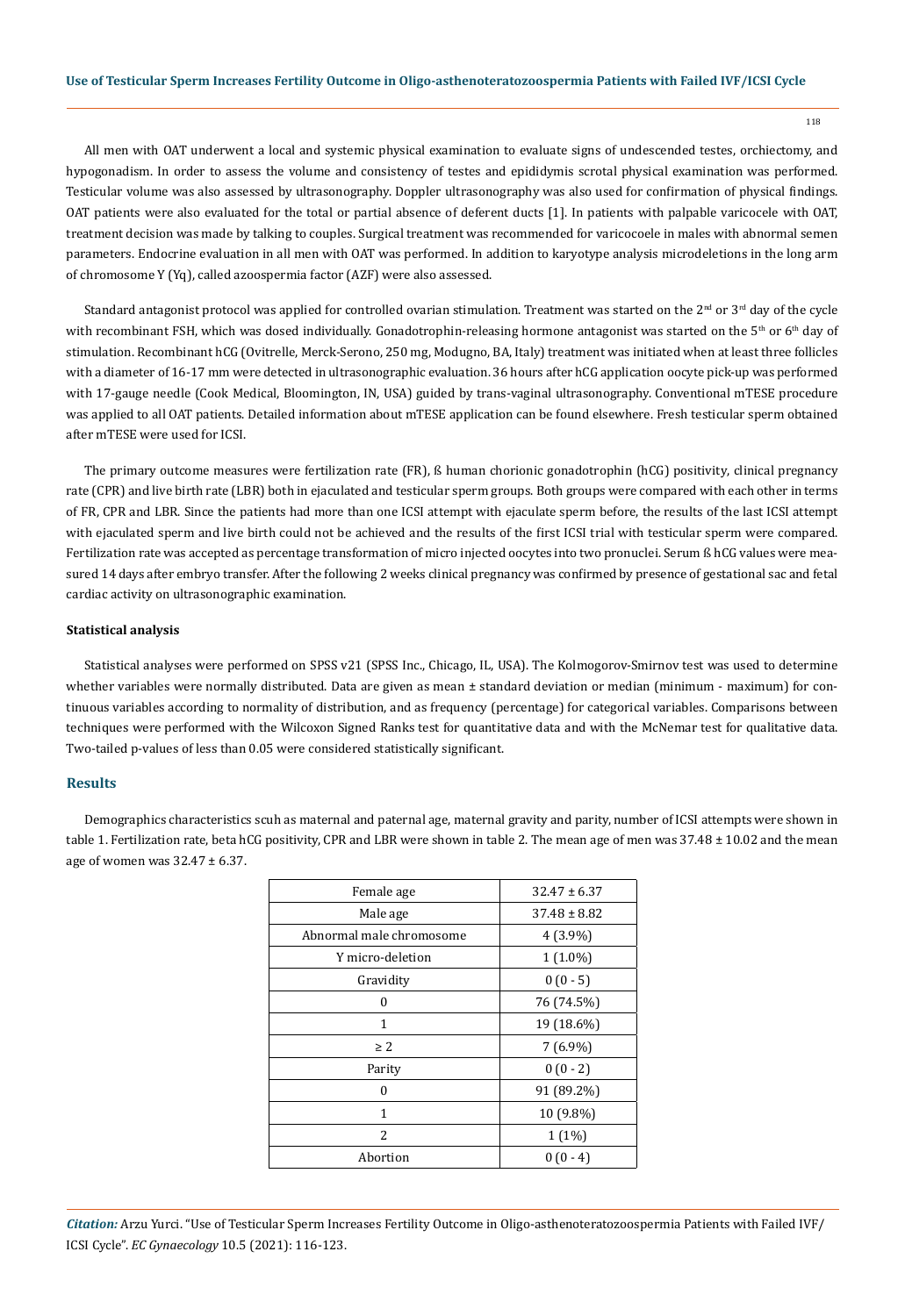| $\theta$                     | 81 (79.4%) |  |
|------------------------------|------------|--|
| 1                            | 14 (13.7%) |  |
| $\geq 2$                     | $7(6.9\%)$ |  |
| <b>IVF</b> attempt           | $2(1-8)$   |  |
| 1                            | 26 (25.5%) |  |
| 2                            | 25 (24.5%) |  |
| 3                            | 24 (23.5%) |  |
| $\overline{4}$               | 13 (12.7%) |  |
| $\geq 5$                     | 14 (13.8%) |  |
| Numbers of TESE              | $1(1-6)$   |  |
| 1                            | 90 (88.2%) |  |
| $\geq 2$                     | 12 (11.8%) |  |
| Varicocele                   | 17 (16.7%) |  |
| Varicocelectomy              | 14 (13.7%) |  |
| Undescended testicle history | $5(4.9\%)$ |  |

*Table 1: Summary of demographics characteristics. Data are given as mean ± standard deviation for continuous variables according to normality of distribution and as frequency (percentage) for categorical variables.*

|                     | <b>Method</b>             |                       |              |
|---------------------|---------------------------|-----------------------|--------------|
|                     | Ejaculation ( $n = 107$ ) | microTESE $(n = 107)$ |              |
| Fertilization ratio | $17.4(0-80)$              | $44.6(0 - 100)$       | ${}_{0.001}$ |
| Beta-hCG            | $11(10.3\%)$              | 51 (47.7%)            | ${}_{0.001}$ |
| Clinical pregnancy  | 5(4.7%)                   | 41 (38.3%)            | ${}_{0.001}$ |
| Live birth rate     |                           | 36 (33.6%)            | ${}_{0.002}$ |

*Table 2: Comparison of two groups in terms of fertility outcome.*

The abnormal male chromosomes detected in 4 cases were as follows:  $46$ , $X$ ,der $(Y)$ ; $47$ , $XXY$ ;  $45$ , $X$ ,t $(8;15)$  $(q22;15)$  $(29/46$ , $X$ ,i $(Y)$  $(q10)$ ,t $(8;15)(q22;q15)|21|$ ; and  $46$ ,X,Yinv9p11q12. Y chromosome micro-deletion (AZFc) was detected in only one case. While fertilization was achieved in 17.4 out of of 107 couples who underwent ICSI using ejaculated sperm 11 cases were positive for beta hCG and 5 cases were found to have heartbeats. Live birth did not occur in any of the patients who underwent ICSI with ejaculated sperm. Since live birth could not be achieved using ejaculate sperm in 107 cases, ICSI was performed using testicular sperm in all 107 patients. In the testicular sperm group, fertilization was detected in 44.6 of the embryos. This ratio was found to be significantly higher than the group using ejaculated sperm (17.4% vs 44.6%, p < .001). Beta-hCG positivity was detected in 51 cases in the testicular sperm group, and this ratio was significantly higher than the ejaculated sperm group (47.7% vs 10.3%, p < .001). Similarly, clinical pregnancy was achieved in 41 cases who underwent ICSI with testicular sperm and this ratio was approximately 7.5 times higher than the ejaculated sperm group (38.3% vs. 4.7%, p < .001). Live birth was achieved in 36 patients who underwent ICSI with testicular sperm. The difference between two groups in terms of LBR was statistically significant (0% vs. 33.6%, p < .002).

*Citation:* Arzu Yurci. "Use of Testicular Sperm Increases Fertility Outcome in Oligo-asthenoteratozoospermia Patients with Failed IVF/ ICSI Cycle". *EC Gynaecology* 10.5 (2021): 116-123.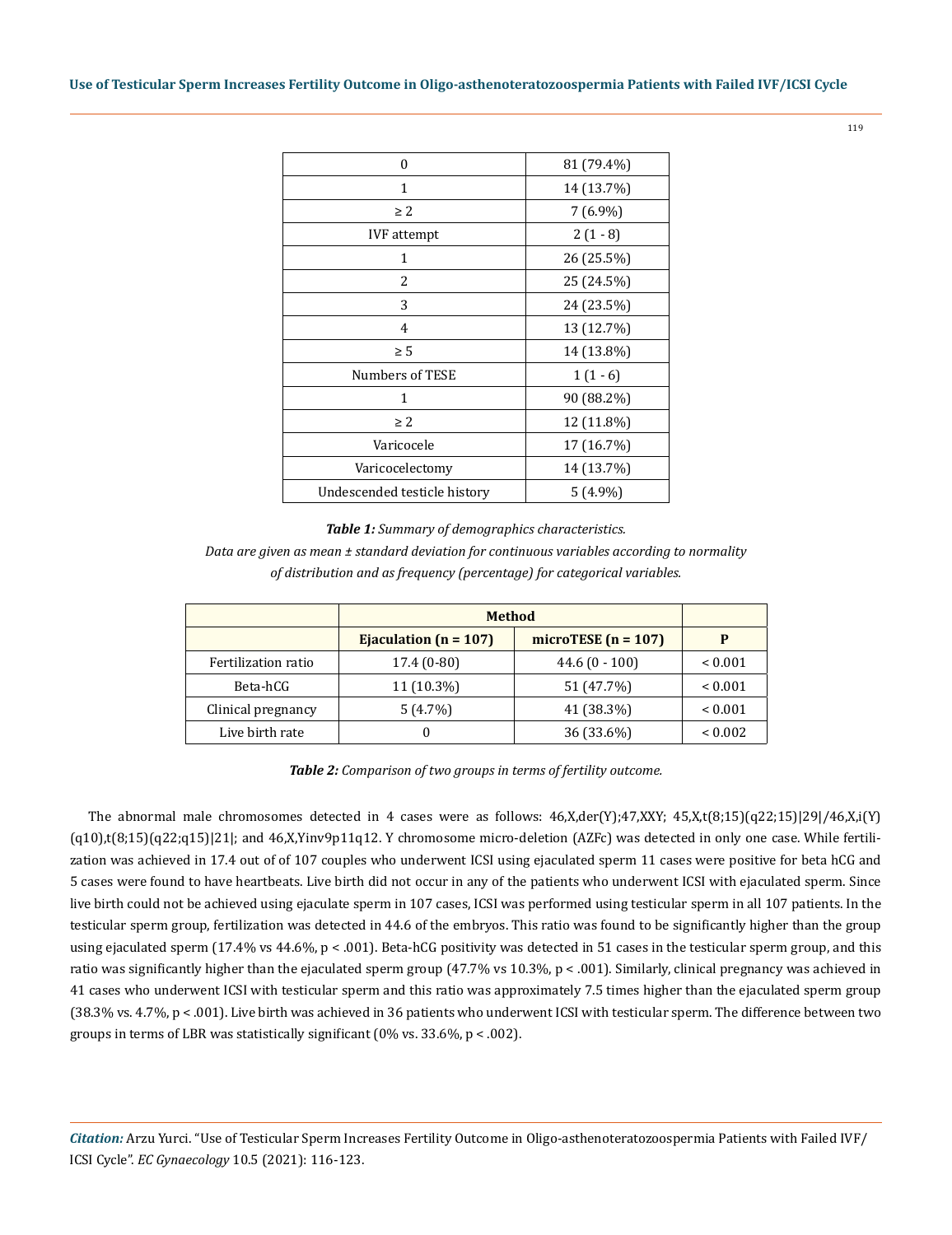120

In the ejaculated sperm group, the number of cases with normal apopitosis score was 8 (17%), while this number was 43 (91.4%) in the teseticular sperm group, and the difference was significant ( $p < .021$ ). While the number of patients with high risk apopitosis score was 28 (59.5%) in the ejaculated sperm group, this number was found to be 4 (8.5%) in the testicular sperm group, and the difference was significant ( $p < .001$ ). In the ejaculated sperm group, 11 patients with apopitosis score with poor prognosis were detected, while no patients with poor prognosis were found in the testicular sperm group (Table 3).

|                             | <b>FITC Apoptosis Score</b> |                        |                               |
|-----------------------------|-----------------------------|------------------------|-------------------------------|
|                             | Normal $(0 - 13\%)$         | High risk $(13 - 35%)$ | Poor prognosis $(35 - 100\%)$ |
| Ejaculated sperm $(n = 47)$ | $8(17.0\%)$                 | 28 (59.5%)             | 11 (23.4%)                    |
| Testicular sperm $(n = 47)$ | 43 (91.4%)                  | $4(8.5\%)$             | $\overline{\phantom{0}}$      |
| p value                     | 0.021                       | 0.001                  |                               |

*Table 3: FITC apopitosisscore in ejaculatedandtesticular sperm of 47 men with OAT.*

#### **Discussion and Conclusion**

The absolute and only indication for using testicular sperm for ICSI is azoospermia patients who do not accept donation. Another indication for testicular sperm use is infertile cases with high sperm DNA damage. Of course, the indication in the latter is not as clear as in azoospermic patients. In addition to the above, use of testicular sperm has a positive contribution to pregnancy rates in cases of severe male infertility such as cryptozoospermia, oligospermia, oligoasthenoteratozoospermia and necrozoospermia. However, since mTESE is an invasive procedure, the use of this method in infertile male cases other than azoospermia should be decided by considering the profit/ loss ratio [13-15]. Our study is the most comprehensive study investigating the effects of testicular sperm versus ejaculated sperm on fertility outcome in OAT cases. In the current study we clearly showed that using testicular sperm significantly increases reproductive outcome in OAT patients who cannot conceive with ejaculated sperm. We found a 2.5-fold increase in fertilization rates, a five-fold increase in beta hCG positivity, and an 8-fold increase in clinical pregnancy rates in our patient group, where pregnancy could not be achieved in at least two previous ICSI trials with ejaculated sperm. More importantly, while LBR was 0 in previous ICSI cycles with ejaculated sperm, LBR was found as 33.6% in ICSI with testicular sperm. In summary, live births occurred in 36 OAT patients after ICSI using testicular sperm. A study conducted by Mehta., *et al*. [9] demonstrated that making ICSI with surgically retrieved sperm in men with severe oligospermia was related with a 50% clinical pregnancy and live-birth rate for couples who had previously failed one or more ICSI attempt with ejaculated sperm. These results correspond exactly to our results. We do not clearly know the exact reason for the improvement in reproductive outcome in OAT cycles using testicular sperm, because of the limited literature data. Studies investigating the effects of use of fresh testicular versus fresh ejaculated sperm on fertility outcome within the same cohort of OAT patients are insufficient. Moreover, the patients participating in these studies are more severe cases of oligospermia or cryptozoospermia than the diagnosis of OAT [13-15]. Only a study by Weissman., *et al*. [13], the impacts of using ejaculated versus testicular sperm on implantation and pregnancy rates in four couples with severe OAT were compared. In most of these studies, increased rates of both implantation and clinical pregnancy were reported with the use of testicular sperm in cases of cryptozoospermia, oligospermia, oligoasthenoteratozoospermia, necrozoospermia and virtual azoospermia [14-16].

One of the possible reasons for the improvement in reproductive outcome in testicular sperm cycles may be that the DNA of surgically obtained sperm is less damaged than ejaculated sperm. Studies demonstrated that DNA damage in ejaculated sperm is about 3 to 5 times higher when compared to DNA damage in testicular sperm [9,17]. In our study, the abnormal FITC apoptosis score in ejaculate sperm was found to be approximately ten times higher than the FITC scores of the testicular sperm group. On the other hand, the normal apoptosis test score was 5 times higher in the testicular sperm group than in the ejaculated sperm group. Therefore, in addition to the deterioration

*Citation:* Arzu Yurci. "Use of Testicular Sperm Increases Fertility Outcome in Oligo-asthenoteratozoospermia Patients with Failed IVF/ ICSI Cycle". *EC Gynaecology* 10.5 (2021): 116-123.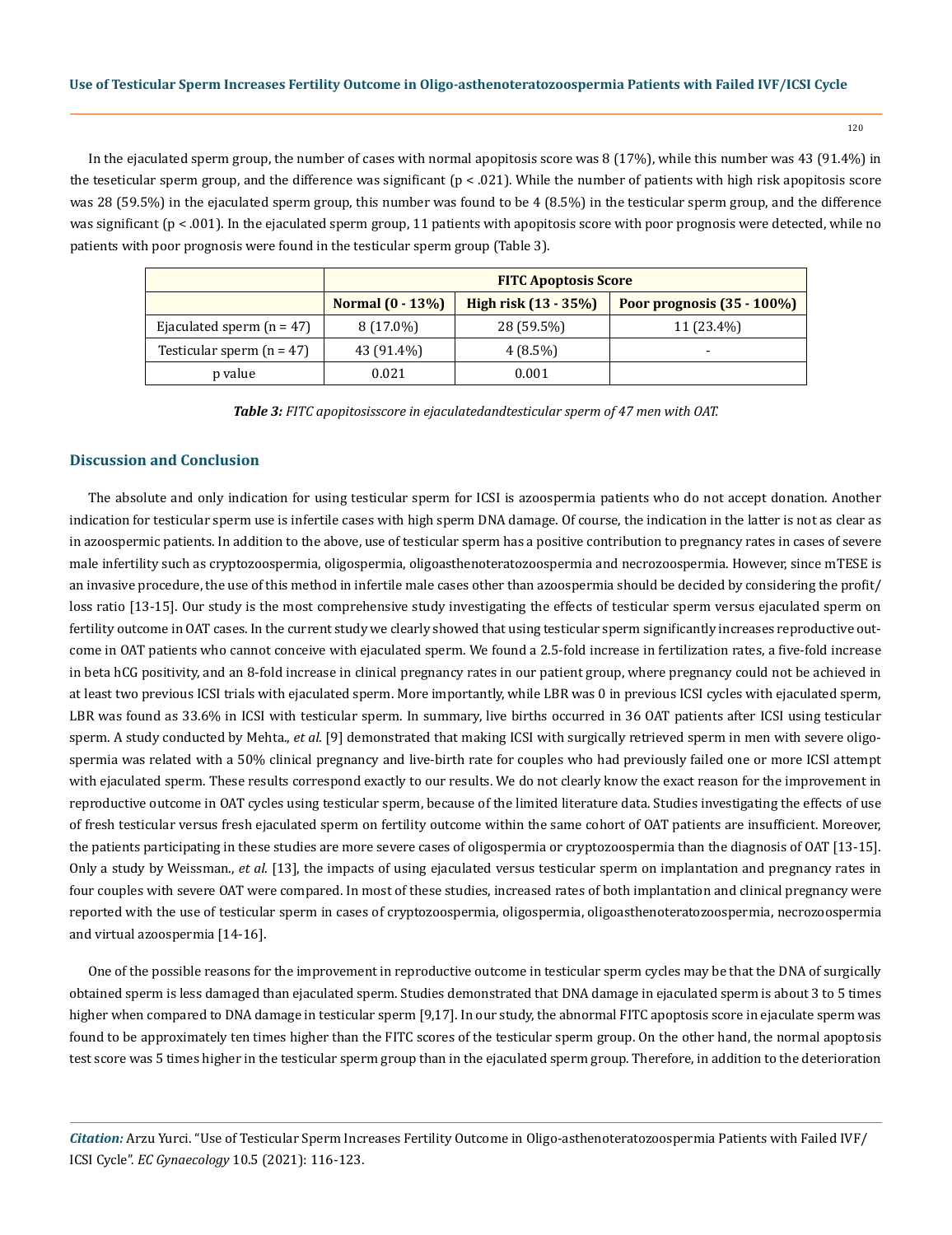in ejaculate sperm parameters of OAT patients, the increase in DNA damage index may be the main reason for the decrease in pregnancy rates. In agreement with our findings, Guzick., *et al*. [18] reported that the combination of the three parameters including total number of spermatozoa, pecentage of progressively motile spermatozoa, and percentage of morphologically normal spermatozoa lower than the defined thresholds significantly decreases the ICSI outcome in infertile men. Adding a high DNA fragmentation index to these parameters further reduces the reproductive outcome in OAT cases. Oligozoospermic men with high DNA damage the possibility of having a live baby was significantly higher with the use of surgically retrieved sperm compared to ejaculated sperm. This data and our findings together supports the role of sperm DNA damage in failed ICSI cycles in OAT patients [9].

Spermatozoa of men with OAT might expose sheer stress and nuclear DNA damage during migration within the male genital tractus that may cause to deterioration in sperm parameters and ICSI results [19,20]. Then we can prevent both oxidative stress and sperm DNA damage by using testicular sperm. Consistent with this, Esteves., *et al*. showed better ICSI outcomes with testicular sperm in the oligozoospermic men compared to men who used ejaculated sperm. Similar results were also shown by Akanksha Mehta., *et al*. [9] on oligozoospermic male patients. In the meta-analyzes conducted on this subject, it was pointed out that the use of testicular sperm significantly increased reproductive outcome in patients with abnormal sperm parameters and without azoospermia [12,21]. However, the results obtained from both meta-analyzes were not sufficient to make a definite judgment both in terms of patient selection criteria and in terms of using frozen sperm in some studies and fresh sperm in some studies.

The second possible reason for the increase in clinical pregnancy and live birth rates in OAT patients using testicular sperm is decreased oxidative stress. Indeed, when immature spermatozoa migrate from the seminiferous tubule to the epididymis during ejaculation, they produce reactive oxygen species, which may adversely affect sperm DNA quality. Sperm DNA damage that occurs as a result of defects in eliminating ROS in seminal fluid negatively affects fertility outcome by preventing sperm motility and fertilizing capacity as well as the formation of quality embryos. In conclusion, using testicular sperm in these cases may increase the rates of pregnancy and live births by decreasing both ROS production and sperm DAN damage due to ROS [22-25]. However, sperm migration in the male reproductive system is actually a kind of maturation process. During this migration, the sperms that can withstand the oxidative stress complete their maturation and reach the female reproductive system. For these reasons, less DNA fragmentation in testicular sperm does not mean that everything is normal in terms of reproductive biology. Testicular sperm may contain less DNA damage, but it is an immature sperm and its aneuploidy rates are higher [17,19,26]. Therefore, we can say that the underlying reason for the increase in clinical pregnancy and live birth rates with the use of testicular sperm in our OAT patients is not only decreased sperm DNA damage. Decreased DNA fragmentation and ROS production in testicular sperms may contribute to the improvement in reproductive outcome in OAT patients, but testicular sperm may have other healing properties that we do not know.

Lack of detailed data on previous failed ICSI trial cycles is one of the main limitations of our study. Although the American Society of Reproductive Medicine does not recommend the routine use of sperm DNA fragmentation assays in infertility work-up, another handicap is that we cannot apply apoptosis test to all OAT patients [27]. The severely low sperm count has limited our assessment of DNA damage in many patients. Despite this limitations we can list the most important factors that distinguish our study from the studies mentioned above as follows; (i) all of the cases were diagnosed with OAT based on semen analysis performed at least twice, (ii) the number of patients participating in the study was 107 provides sufficient power in interpreting the results, (iii) failure to obtain results from at least two ICSI trials with ejaculated sperm strengthens our hand in terms of ethics in order to use testicular sperm, (vi) and finally, the fact that the patients given fresh ejaculated or fresh testicular sperm are in the same cohort allows us to compare the effects of two different sperm types on reproductive outcome more clearly.

The most suitable group for using testicular sperm after azoospermia is oligozoospermia cases with high sperm DNA damage. However, the indication in these cases is not as clear as in azoospermia. In our study, FITC apoptosis test could only be performed on 47 cases. While the DNA damage values obtained from the ejaculated samples of the OAT patients who underwent the apoptosis test were found to

*Citation:* Arzu Yurci. "Use of Testicular Sperm Increases Fertility Outcome in Oligo-asthenoteratozoospermia Patients with Failed IVF/ ICSI Cycle". *EC Gynaecology* 10.5 (2021): 116-123.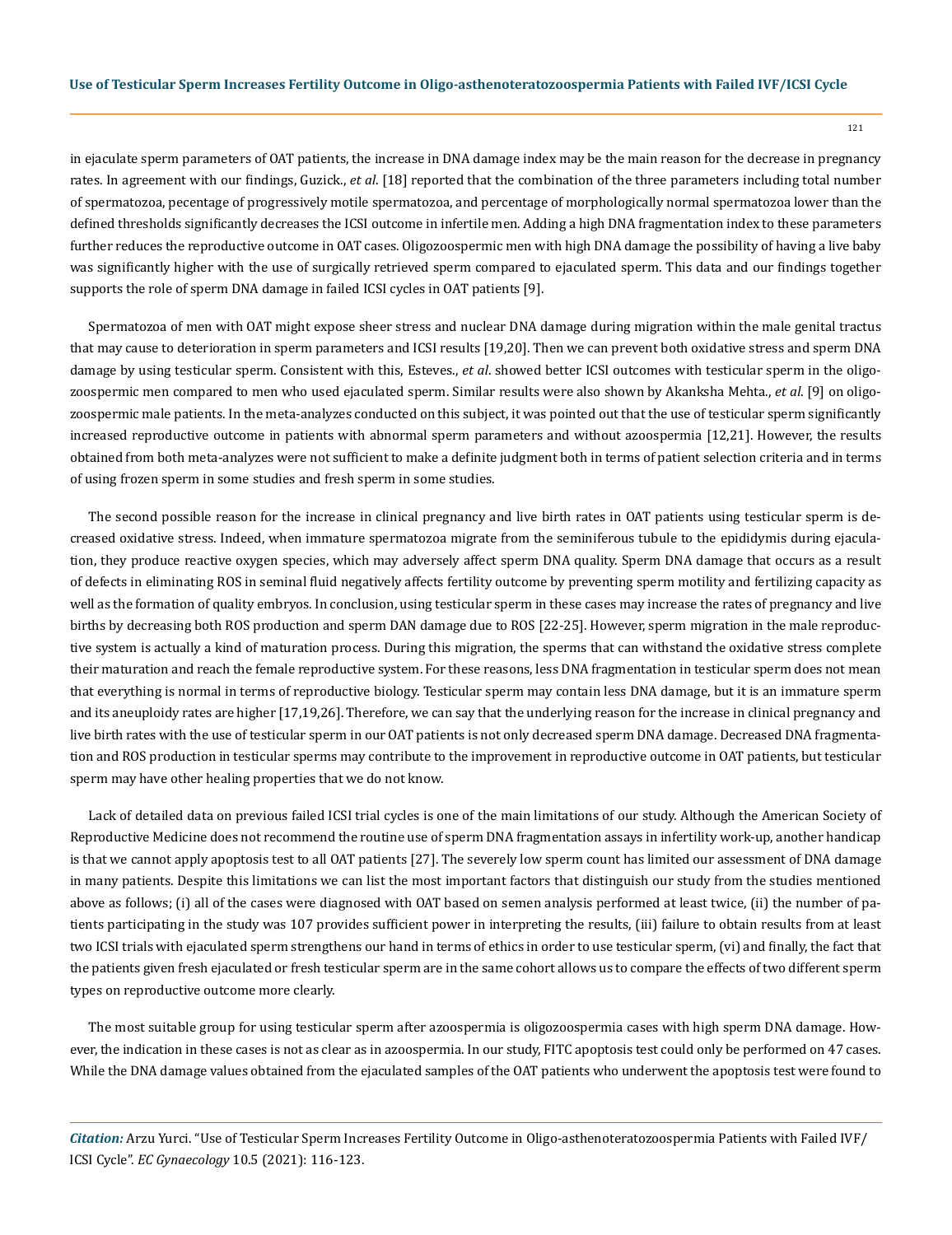122

abnormal in 83% of the cases and normal in only 17% of the cases. On the other hand, in the testicular sperm group, apoptosis test was normal in 91% of the cases, while it was abnormal in only 8.5% of the cases. As a result, doing mTESE reduced sperm DNA damage in OAT patients. In the light of our findings and data from other studies, collecting sperm and performing ICSI by performing mTESE in OAT patients with high sperm DNA damage in ejaculate samples can significantly increase fertility outcome. However, it would not be correct to make a clear comment on this subject, as FITC test cannot be performed on all OAT patients. Although our study was not randomized, it is important in terms of patient selection criteria and the number of cases, as it shows that performing ICSI with testicular sperm in OAT cases leads to a significant increase in clinical pregnancy and live birth rates. Nevertheless, randomized studies comparing the fertility outcomes using ejaculated spermatozoa versus testicular spermatozoa in men with OAT are still needed.

## **Funding**

This research received no specific grant from any funding agency in the public, commercial, or not for profit sectors.

#### **Conflict of Interest**

The authors declare that they have no conflict of interest.

## **Bibliography**

- 1. Colpi GM., *et al*[. "European Academy of Andrology guideline Management of oligo-astheno-teratozoospermia".](https://pubmed.ncbi.nlm.nih.gov/30134082/) *Andrology* 6 (2018): [513-524.](https://pubmed.ncbi.nlm.nih.gov/30134082/)
- 2. [Jung JH and Seo JT. "Empirical medical therapy in idiopathic male infertility: Promise or panacea?"](https://pubmed.ncbi.nlm.nih.gov/25309854/) *Clinical and Experimental Reproductive Medicine* [41 \(2014\): 108-114.](https://pubmed.ncbi.nlm.nih.gov/25309854/)
- 3. Foresta C., *et al*[. "Recombinant FSH in the treatment of oligozoospermia".](https://www.tandfonline.com/doi/abs/10.1517/14712590902932673) *Expert Opinion on Biological Therapy* 9 (2009): 659-666.
- 4. Showell MG., *et al*. "Antioxidants for male subfertility". *[The Cochrane Database of Systematic Reviews](https://pubmed.ncbi.nlm.nih.gov/21249690/)* (2014): CD007411.
- 5. Chua ME., *et al*[. "Revisiting oestrogen antagonists \(clomiphene or tamoxifen\) as medical empiric therapy for idiopathic male infertil](https://pubmed.ncbi.nlm.nih.gov/23970453/)[ity: a meta-analysis".](https://pubmed.ncbi.nlm.nih.gov/23970453/) *Andrology* 1 (2013): 749-757.
- 6. Jungwirth A., *et al*[. "European Association of Urology guidelines on Male Infertility: the 2012 update".](https://pubmed.ncbi.nlm.nih.gov/22591628/) *European Urology* 62 (2012): [324-332.](https://pubmed.ncbi.nlm.nih.gov/22591628/)
- 7. Fuentes A., *et al*[. "Recent cigarette smoking and assisted reproductive technologies outcome".](file:///C:\Users\EC\AppData\Local\Microsoft\Windows\INetCache\Content.Outlook\P9GGPLXX\v) *Fertility and Sterility* 93 (2010): 89-95.
- 8. Al-Inany HG., *et al*[. "Gonadotrophin-releasing hormone antagonists for assisted reproductive technology".](https://www.cochranelibrary.com/cdsr/doi/10.1002/14651858.CD001750.pub4/full) *The Cochrane Database of [Systematic Reviews](https://www.cochranelibrary.com/cdsr/doi/10.1002/14651858.CD001750.pub4/full)* 4 (2016): CD001750.
- 9. Mehta A., *et al*[. "Higher pregnancy rates using testicular sperm in men with severe oligospermia".](https://pubmed.ncbi.nlm.nih.gov/26363389/) *Fertility and Sterility* 104 (2015): [1382-1387.](https://pubmed.ncbi.nlm.nih.gov/26363389/)
- 10. Greco E., *et al*[. "Efficient treatment of infertility due to sperm DNA damage by ICSI with testicular spermatozoa".](https://pubmed.ncbi.nlm.nih.gov/15539441/) *Human Reproduction*  [20 \(2005\): 226-230.](https://pubmed.ncbi.nlm.nih.gov/15539441/)
- 11. Arafa M., *et al*[. "ICSI outcome in patients with high DNA fragmentation: Testicular versus ejaculated spermatozoa".](https://onlinelibrary.wiley.com/doi/abs/10.1111/and.12835) *Andrologia* 50 [\(2017\): e12835.](https://onlinelibrary.wiley.com/doi/abs/10.1111/and.12835)

*Citation:* Arzu Yurci. "Use of Testicular Sperm Increases Fertility Outcome in Oligo-asthenoteratozoospermia Patients with Failed IVF/ ICSI Cycle". *EC Gynaecology* 10.5 (2021): 116-123.